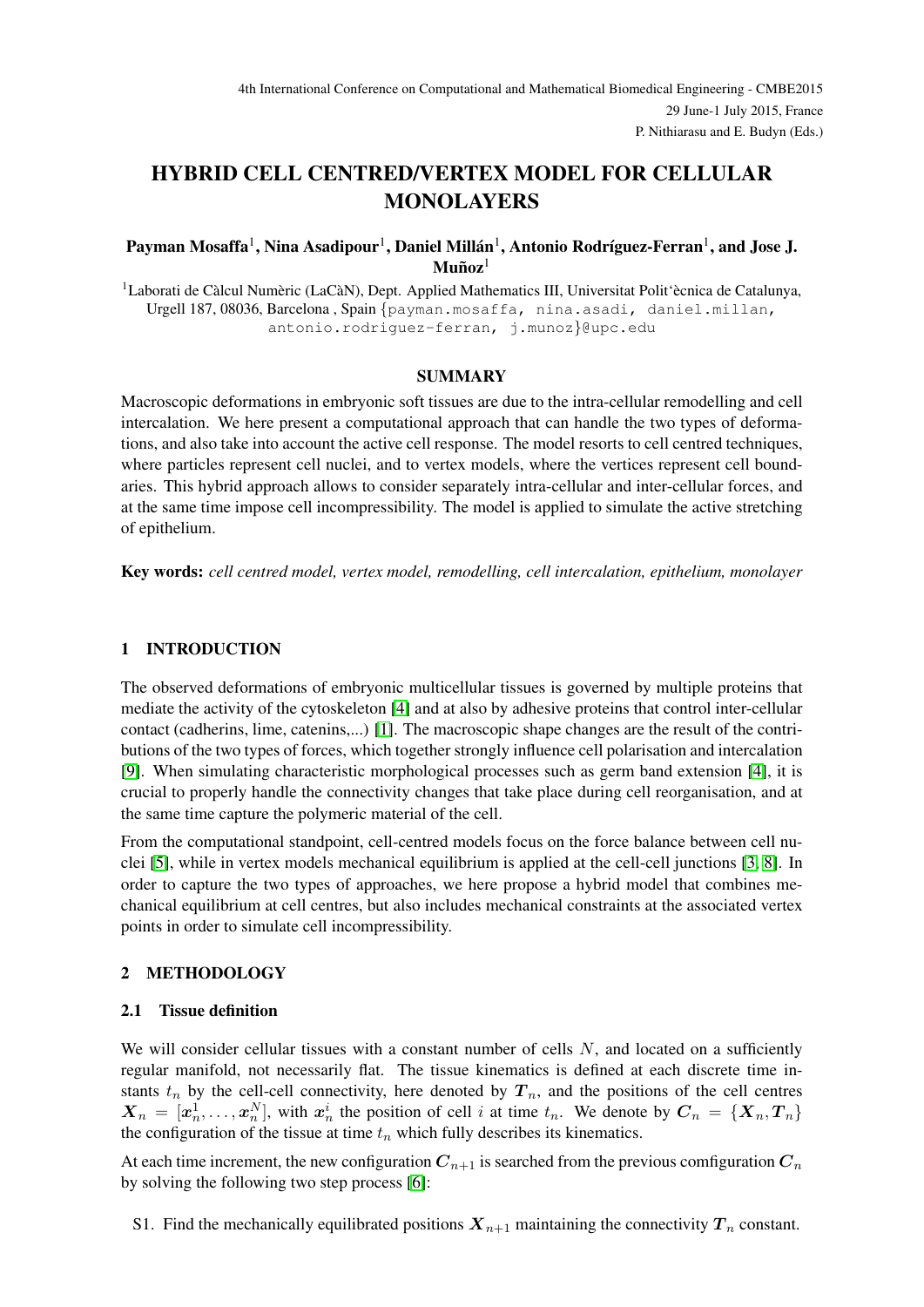

<span id="page-1-0"></span>Figure 1: Computational process for retrieving positions and connectivity  $X_{n+1}$  and  $C_{n+1}$  from the same quantities at time  $t_n$ .

S2 Find the new connectivity  $T_{n+1}$  maintaining the centre positions  $X_{n+1}$ .

The new set  $\{X_{n+1}, T_{n+1}\}\$  defines the new configuration  $C_{n+1}$ . Step S1 is here resolved by solving equilibrium of all the forces at each cell-centre (particles). The new connectivities are instead found resorting to Delaunay triangulation, which is here adapted to obtain connectivity patterns that are convex and not necessarily flat. Figure [1](#page-1-0) illustrates the two step process, where the process S2 comprises the Delaunay and the filtering stages. The next two sections detail the steps S1-S2.

#### 2.2 Mechanical equilibrium

The cell-cell connectivity defined by  $T_n$  includes information on the set of  $N_i$  particles  $I_i = \{i_1, \ldots, i_{N_i}\}$ connected to each particle i. Each pair of connected particles  $\{i, j\}$  are joined with a bar element that represents the forces between the two cells. This force is derived here from an elastic potential,

<span id="page-1-1"></span>
$$
V^{ij} = \frac{L}{2}k\left(\varepsilon^{ij}\right)^2\tag{1}
$$

where  $\varepsilon^{ij} = \frac{l^{ij} - L^{ij}}{L^{ij}}$  is the scalar elastic strain, and  $l^{ij} = ||x^i - x^j||$  and L are the *current* and *reference lengths*. We note that the latter is not necessarily equal to the initial length  $L_0^{ij} = ||x_0^i - x_0^j||$  $\frac{3}{0}$ ||. The traction force at particle  $i$  is then given by (no summation on  $i$ ):

$$
\boldsymbol{t}^{ij}=\frac{\partial V^{ij}}{\partial \boldsymbol{x}^{i}}
$$

Mechanical equilibrium is then computed by solving the following set of equations:

$$
\sum_{j\in I_i}^{N_i} \boldsymbol{t}^{ij}=0,\ i=1,\ldots,N
$$

which is equivalent to minimising the total elastic energy of the system  $V = \sum_{i}^{N} \sum_{j \in I_i}^{N_i} V^{ij}$ . The methodology is equivalent to the one employed in standard particle systems [\[2\]](#page-3-7). The main particular-ity is the use of the potential in [\(1\)](#page-1-1), which includes the reference length  $L^{ij}$ . When this length is equal to  $L_0^{ij}$  $\frac{v_j}{0}$ , the elements are equivalent to standard linear elastic bars (although the resulting equations are non-linear due to the change of direction of  $t^{ij}$ ). If instead  $L^{ij}$  is allowed to vary, this quantity is understood as an additional internal variable. In this case, it is necessary to

- $(i)$  define its evolution law, and
- $(ii)$  set a strategy to update the reference length for newly connected particles.

### 2.2.1 Evolution law of active length  $L$

We will assume that the cells adapt their resting length according to their strain state, so that they tend to relax. Such behaviour can be described according to the following evolution law for [\[7\]](#page-3-8),

$$
\dot{L}^{ij} = \gamma
$$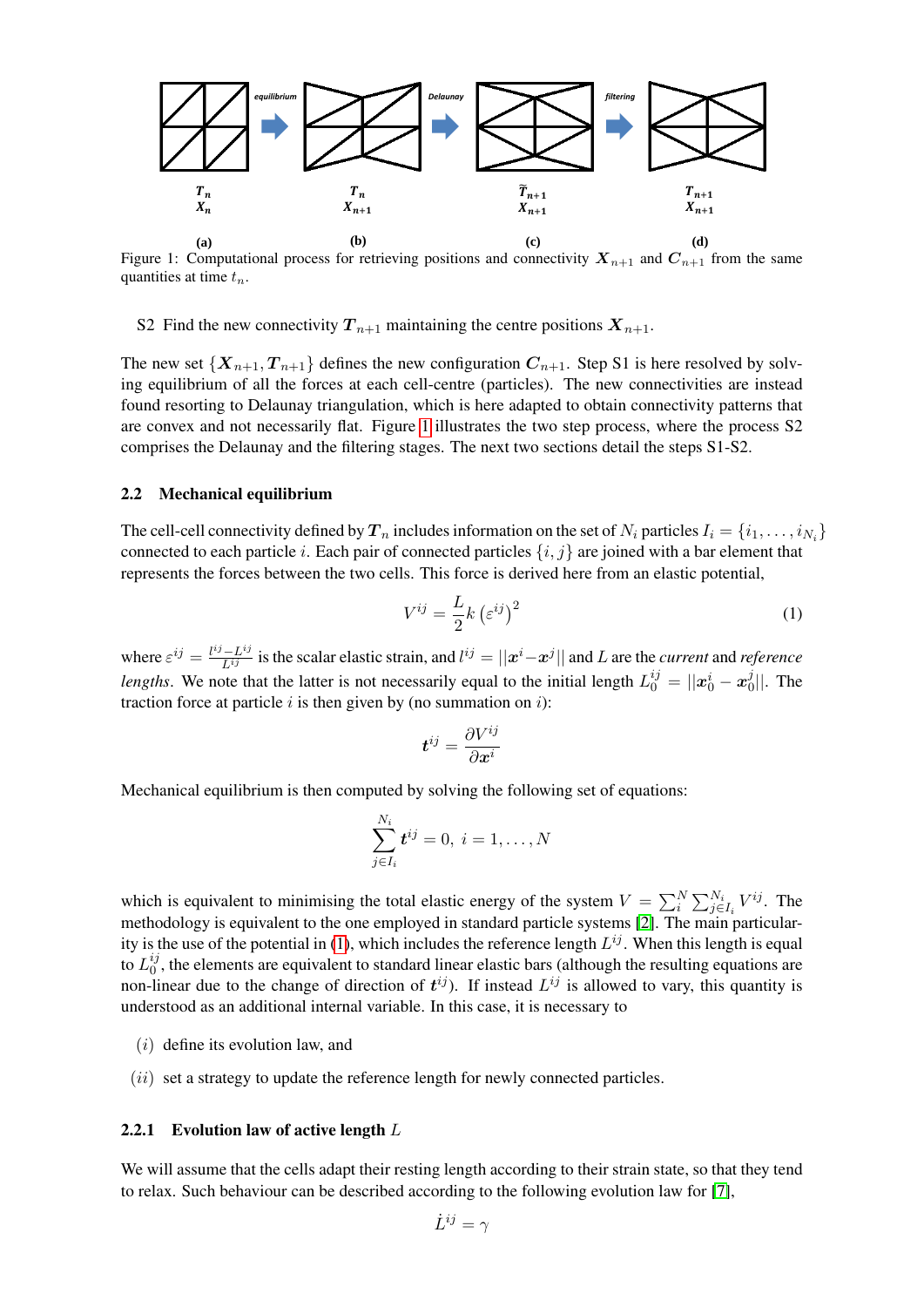where  $\gamma$  is the *remodelling rate*, a material parameter that measures the ability of the polymeric cytoskeleton to adapt to the imposed strain. It has been shown that the resulting response is equivalent to a Maxwell-like model.

### 2.2.2 Update of active length  $L$

In order to define a resting length for any arbitrary direction, we define at each particle i the *active* length tensor  $\mathbf{L}^i$ , which contains information on the distribution of the resting length around point  $x^i$ , in a similar manner to the strain tensor in continuum mechanics. The active length along direction  $n$ is computed as

$$
L_n = \boldsymbol{n} \cdot \mathbf{L} \cdot \boldsymbol{n}
$$

The computation of tensor  $L$  is achieved by minimising the error of the previous expression with respect the existing directions  $n^{ij}$  around a particle i (see [\[6\]](#page-3-6) for further details):

$$
L^i = \mathop{\rm argmin}_{\mathbf{L}} \sum_{j \in I_i} ||L^{ij} - \bm{n}^{ij} \cdot \mathbf{L} \cdot \bm{n}^{ij}||^2
$$

#### 2.3 Cell-cell connectivity: Delaunay triangulation and Voronoi tessellation

Once the set of new positions  $X_{n+1}$  has been obtained, the connectivity between the particles is obtained resorting to a Delaunay algorithm on the whole set of particles. Due to the new positions, the new connectivity  $T_{n+1}$  may differ from the previous connectivity  $T_n$ . Furthermore, due to the fact that standard Delaunay triangulations yield a convex polytope, and that the set of particles form a curved manifold, the algorithm is modified by,

- (a) excluding triangles (or tetrahedra in 3D) that have a very high aspect ratio, and
- (b) mapping the set of particles on a flat surface, and using the resulting two-dimensional triangulation on the curved manifold.

The process in (b) is illustrated in Figure [2,](#page-2-0) where the mapping of the particles on a curved manifold to the flat surface is represented by  $\varphi(X)$ .



<span id="page-2-0"></span>Figure 2: Schematic of the mapping employed for applying Delaunay triangulation on curved monolayers.

In addition, since the particles represent cell centres (nuclei), we will use a Voronoi tessellation of the Delaunay network in order to represent the cells. Due to the fact that standard Voronoi tessellations give unbounded domains with vertices located at infinity, we have added some "phantom" particles at the boundary of the tissue. Furthermore, when cells are on a curved manifold (monolayer or epithelium), we also added "phantom" offset particles above and below the manifold in order to retrieve the bounded domain of the cells. Such Voronoi vertices can be interpolated on the domain of the particles, and used to impose mechanical constraints or incompressibility of the individual cells.